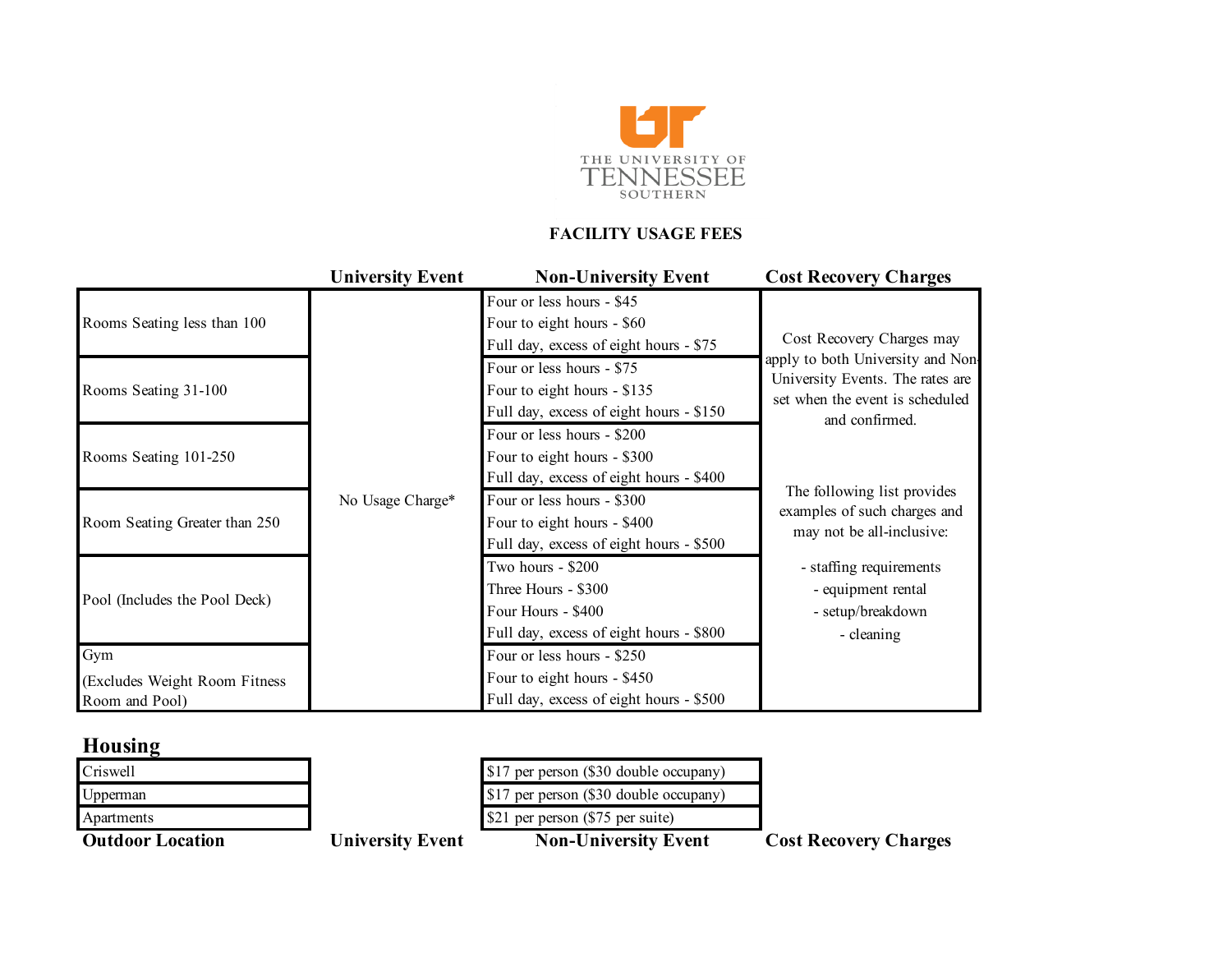|                             |                  | Four or less hours - \$100               |                                   |
|-----------------------------|------------------|------------------------------------------|-----------------------------------|
| <b>Basketball Court</b>     |                  | Four to eight hours - \$200              |                                   |
|                             |                  | Full day, excess of eight hours - \$300  | Cost Recovery Charges may         |
|                             |                  | Four or less hours - \$1200              | apply to both University and Non- |
| Campus Green                |                  | Four to eight hours - \$2000             | University Events. The rates are  |
|                             |                  | Full day, excess of eight hours - \$2200 | set when the event is scheduled   |
|                             |                  | Four or less hours - \$300               | and confirmed.                    |
| Colonial Hall Lawn          |                  | Four to eight hours - \$400              |                                   |
|                             |                  | Full day, excess of eight hours - \$500  |                                   |
|                             |                  | Four or less hours - \$1200              |                                   |
| Disc Golf Course            |                  | Four to eight hours - \$2000             |                                   |
|                             |                  | Full day, excess of eight hours - \$2200 |                                   |
|                             |                  | Four or less hours - \$200               | The following list provides       |
| Fire Pit                    |                  | Four to eight hours - \$350              | examples of such charges and      |
|                             |                  | Full day, excess of eight hours - \$400  | may not be all-inclusive:         |
|                             |                  | Four or less hours - \$1200              | - staffing requirements           |
| Intramural Field            |                  | Four to eight hours - \$2000             | - equipment rental                |
|                             |                  | Full day, excess of eight hours - \$2200 | - setup/breakdown                 |
|                             | No Usage Charge* | Four or less hours - \$400               |                                   |
| Reveille Lawn North (Back)  |                  | Four to eight hours - \$500              |                                   |
|                             |                  | Full day, excess of eight hours - \$600  |                                   |
|                             |                  | Four or less hours - \$400               |                                   |
| Reveille Lawn South (Front) |                  | Four to eight hours - \$500              |                                   |
|                             |                  | Full day, excess of eight hours - \$600  |                                   |
|                             |                  | Four or less hours - \$300               |                                   |
| <b>UTS Columns</b>          |                  | Four to eight hours - \$500              |                                   |
|                             |                  | Full day, excess of eight hours - \$600  |                                   |
|                             |                  | Four or less hours - \$300               |                                   |
| <b>UTS Pond</b>             |                  | Four to eight hours - \$500              |                                   |
|                             |                  | Full day, excess of eight hours - \$600  |                                   |
|                             |                  | Four or less hours - \$200               |                                   |
| Upperman Quad               |                  | Four to eight hours - \$350              |                                   |
|                             |                  | Full day, excess of eight hours - \$400  |                                   |
|                             |                  | Four or less hours - \$100               |                                   |
| Volleyball Court            |                  | Four to eight hours - \$200              |                                   |
|                             |                  | Full day, excess of eight hours - \$300  |                                   |

## **Other Fees**

| <b>Item</b>                | <b>Daily Rate</b> | <b>Quantity Available</b> |
|----------------------------|-------------------|---------------------------|
| Wireless Microphone System | \$50.00           |                           |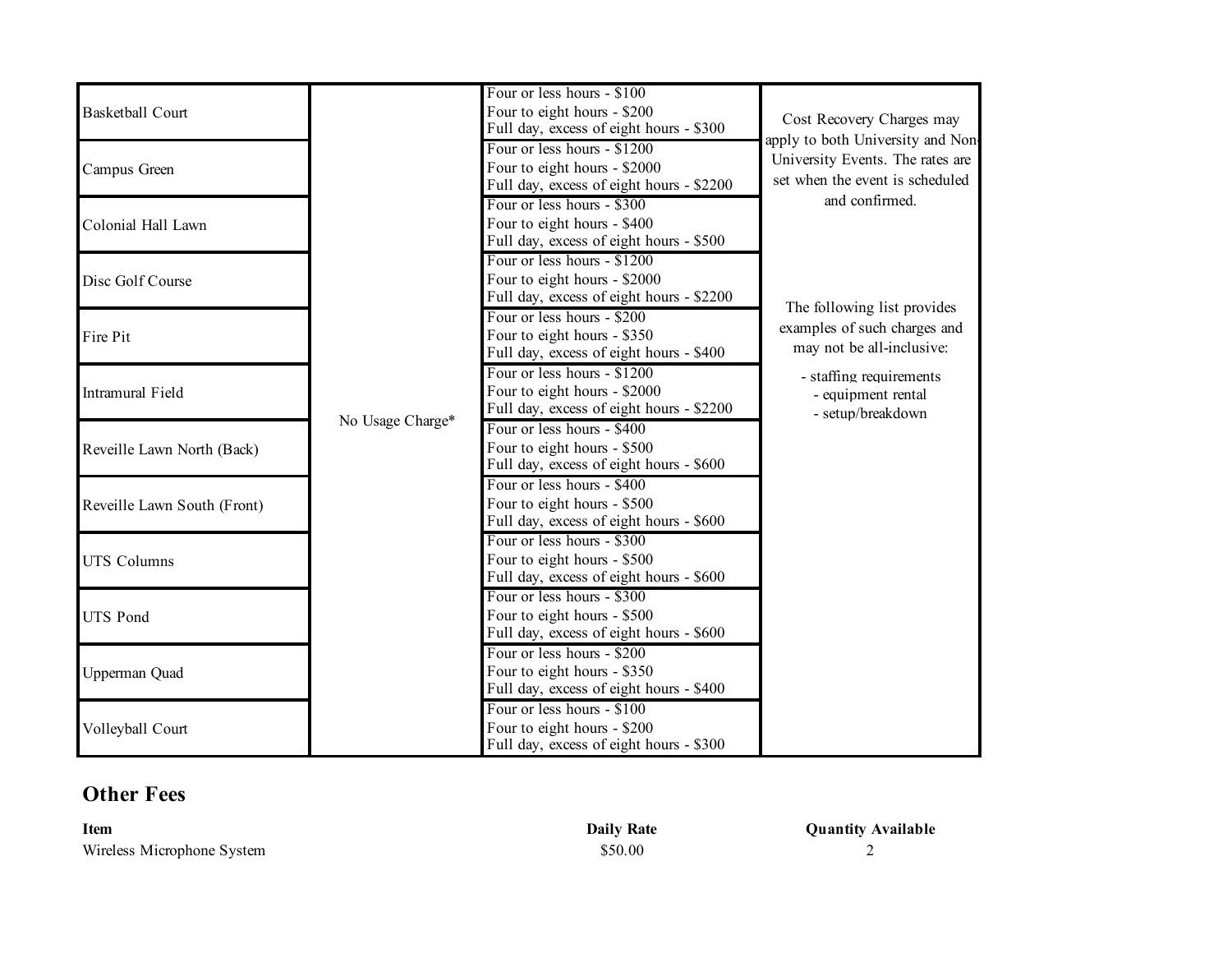Either 2 lapel microphone/1 hand held

| Outdoor Speaker System                                         | \$200.00 |     |
|----------------------------------------------------------------|----------|-----|
| Amplifier/speaker combo with Bluetooth connection capabilities |          |     |
| Chairs/Tables                                                  |          |     |
| Chairs                                                         | \$1.00   | 200 |
| Tables 6 ft                                                    | \$8.00   | 30  |
| Tables Round (60 inch)                                         | \$10.00  | 10  |

#### **Staffing Fee**

The Staffing Fee is assessed when additional staffing is requested or required for an event. Examples of items that fall under this fee would be the UTS needing to open early stay open late for your event, additional custodial coverage, or a requested Media Technician...

| <b>Staffing Type</b>                                                                                                               | <b>Hourly Rate</b> |                                          |  |
|------------------------------------------------------------------------------------------------------------------------------------|--------------------|------------------------------------------|--|
| <b>Building Staffing</b>                                                                                                           | \$20.00            |                                          |  |
| For extended building hours (early opening or late closing) there is a minimum charge of 1 hour on days when the University Center |                    |                                          |  |
| is scheduled be open. If the University Center opens for your event on a day we are scheduled to be closed there is a 3-hour       |                    |                                          |  |
| minimum.                                                                                                                           |                    |                                          |  |
| Media Technician                                                                                                                   | \$20.00            |                                          |  |
|                                                                                                                                    |                    |                                          |  |
| This person staffs an event for the purpose of A/V support. Weekday Minimum: 2 Hours                                               |                    |                                          |  |
| Weekend Minimum: 3 Hours                                                                                                           |                    |                                          |  |
|                                                                                                                                    |                    |                                          |  |
| Security                                                                                                                           | \$30.00            | $#$ of Officers per Area (Room Capacity) |  |
| There is a 3-hour minimum for a security officer. Security is required for any event with on-site money collection and/or sales.   |                    |                                          |  |
|                                                                                                                                    |                    |                                          |  |
|                                                                                                                                    |                    |                                          |  |
|                                                                                                                                    |                    |                                          |  |
|                                                                                                                                    |                    |                                          |  |
|                                                                                                                                    |                    |                                          |  |

Custodian \$20.00

This charge is assessed if additional custodial coverage is deemed necessary for your event. For events when an additional custodian is required there is a 4-hour minimum.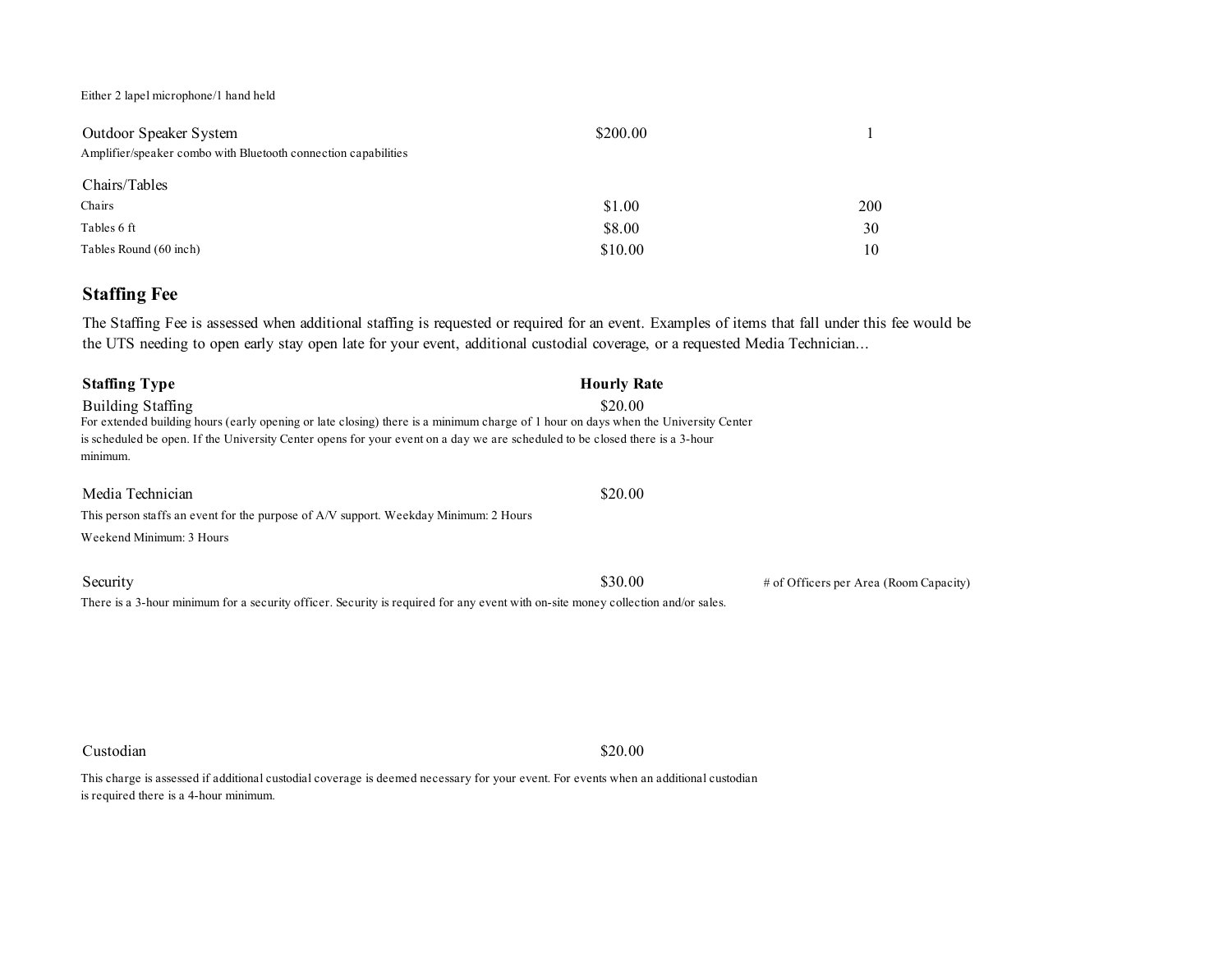### **Supplementary Charges**

Supplementary Charges may apply if additional cleanup and/or repair of damages are needed.

**Supplementary Charges**